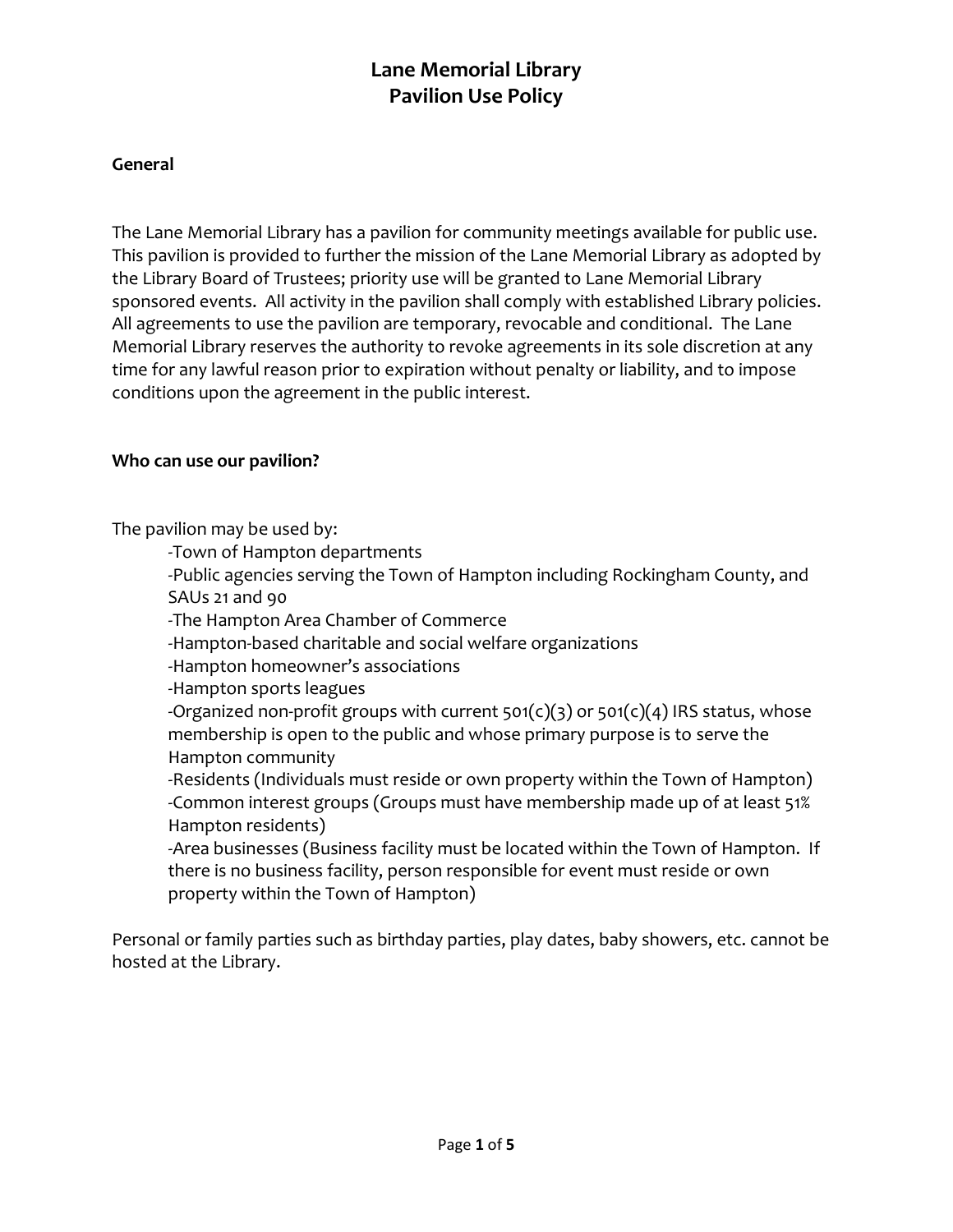#### **Reservation of the pavilion**

The pavilion is available for use during the library's normal operating hours. Reservation times include setup and breakdown time. The pavilion is not available on weekends, holidays or for times starting before the library opens or after the library closes. The Library reserves the right to limit attendance in conjunction with an approved use as may be necessary to comply with occupancy limits for the pavilion which are as follows:

> 28 six-foot pods which can accommodate one or more people from the same household up to an overall **capacity of 72**

All requests for use shall be processed in order of receipt. In order to serve the needs of the many individuals, organizations and groups in Hampton, limits are placed on the use of the pavilion. No user may reserve the pavilion more than 7 times during the seven-week pavilion season.

The Library reserves the right to:

- Reclaim the use of the pavilion for library programming with advance notice to the user whenever possible.
- Postpone or cancel an event due to inclement weather

The Library recognizes and respects the rights of free speech and assembly and will implement this policy in a consistent and viewpoint neutral manner. Permission to use the Library space does not constitute an endorsement by the Library of the user's philosophy, viewpoint or objectives.

To the extent permitted by law, the Library may deny an application for use if:

- 1. The requested date and time is unavailable;
- 2. The applicant or the person/group/organization on whose behalf the application for use is made contains a material falsehood or misrepresentation;
- 3. The applicant or the person/group/organization on whose behalf the application for use is made has damaged Library property on prior occasions and not paid for the damage;
- 4. The applicant or the person/group/organization on whose behalf the use is made is legally incompetent to contract or to sue and be sued;
- 5. The applicant or the person/group/organization on whose behalf the application for use is made has violated the terms of a prior temporary agreement for use of the Library;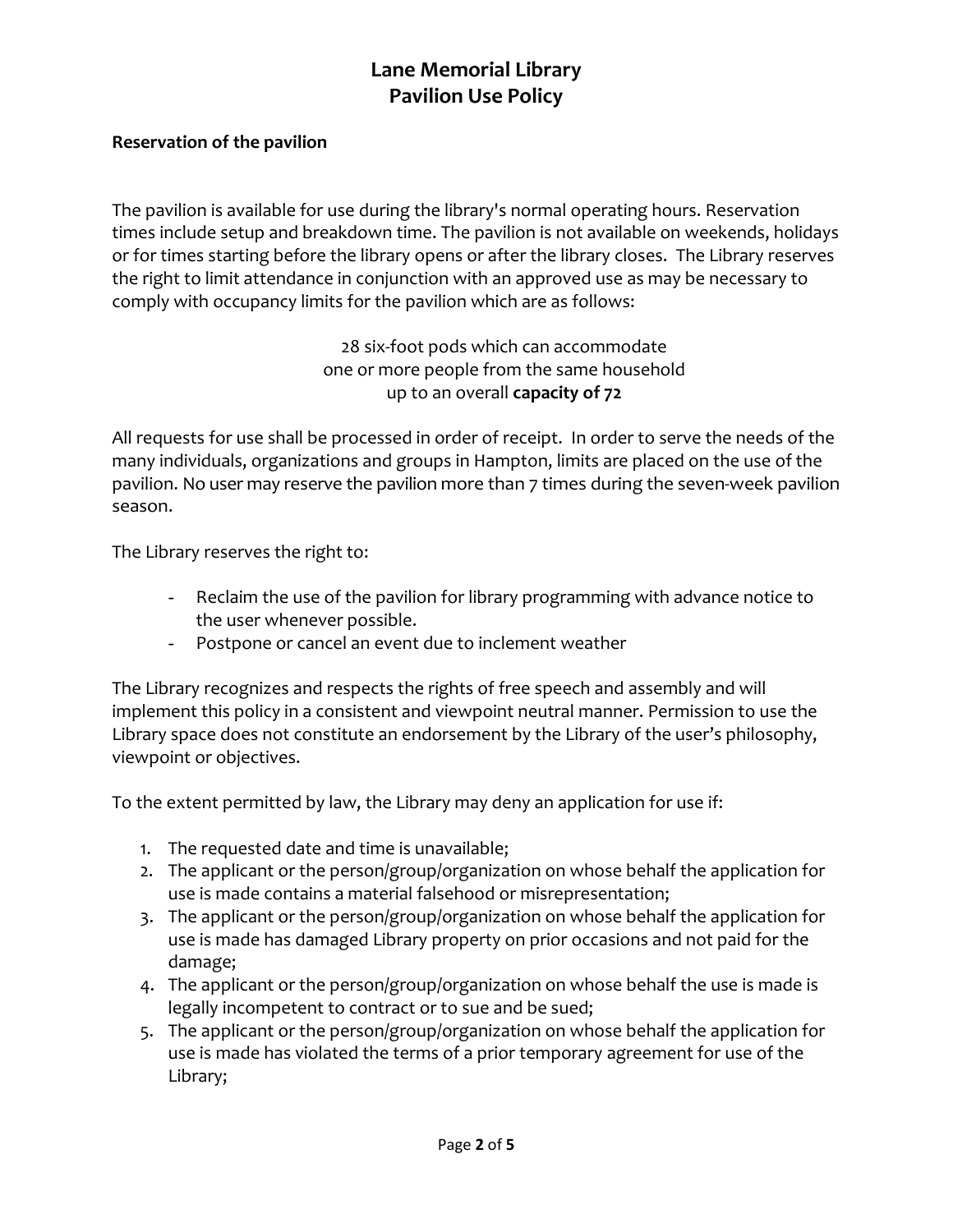- 6. The proposed use would present an unreasonable danger to the health and/or safety of Library patrons, visitors, employees, agents, volunteers, and/or other members of the public;
- 7. The proposed use is prohibited by law.

The pavilion may be booked by verbal agreement over the phone or in person. If approved for use, a written agreement must be signed by a representative of the group no later than the date reserved. Meetings may not proceed until the written agreement has been received.

Any applicant denied an agreement to use a room may appeal the decision to The Board of Trustees within 10 days, stating in writing the reasons why the denial of the use is erroneous. A decision will be rendered within 30 days following receipt of the written appeal.

The Library reserves the right to impose reasonable and actual administrative costs on the user, including, but not limited to, necessary security, clean-up and traffic management costs so that same are not borne by the Library and taxpayers.

Failure to abide by the rules of the Library or other misuse of the pavilion as well as any misrepresentations in any materials submitted in connection with the application for use of the pavilion may result in cancellation or termination of the agreement and may further limit the user's ability to obtain use of the pavilion in the future.

#### **Prohibited activities**

The user shall not use the premises in violation of federal, state, or local law, or any policy, procedure, or lawful requirement of the Lane Memorial Library.

The user shall not imply in its advertising or during the meeting/use of the premises that the Library has sponsored or supports its meeting/use or group/organization.

Neither the name nor the address of the Library may be used as the official address or headquarters of a user.

No fees, admission or other charges, sales of any kind, or solicitation of funds will be allowed unless the use is by or sponsored by the Library.

Alcohol and smoking (as well as other tobacco products) are not permitted on the premises.

Food service or food consumption are not permitted on the premises.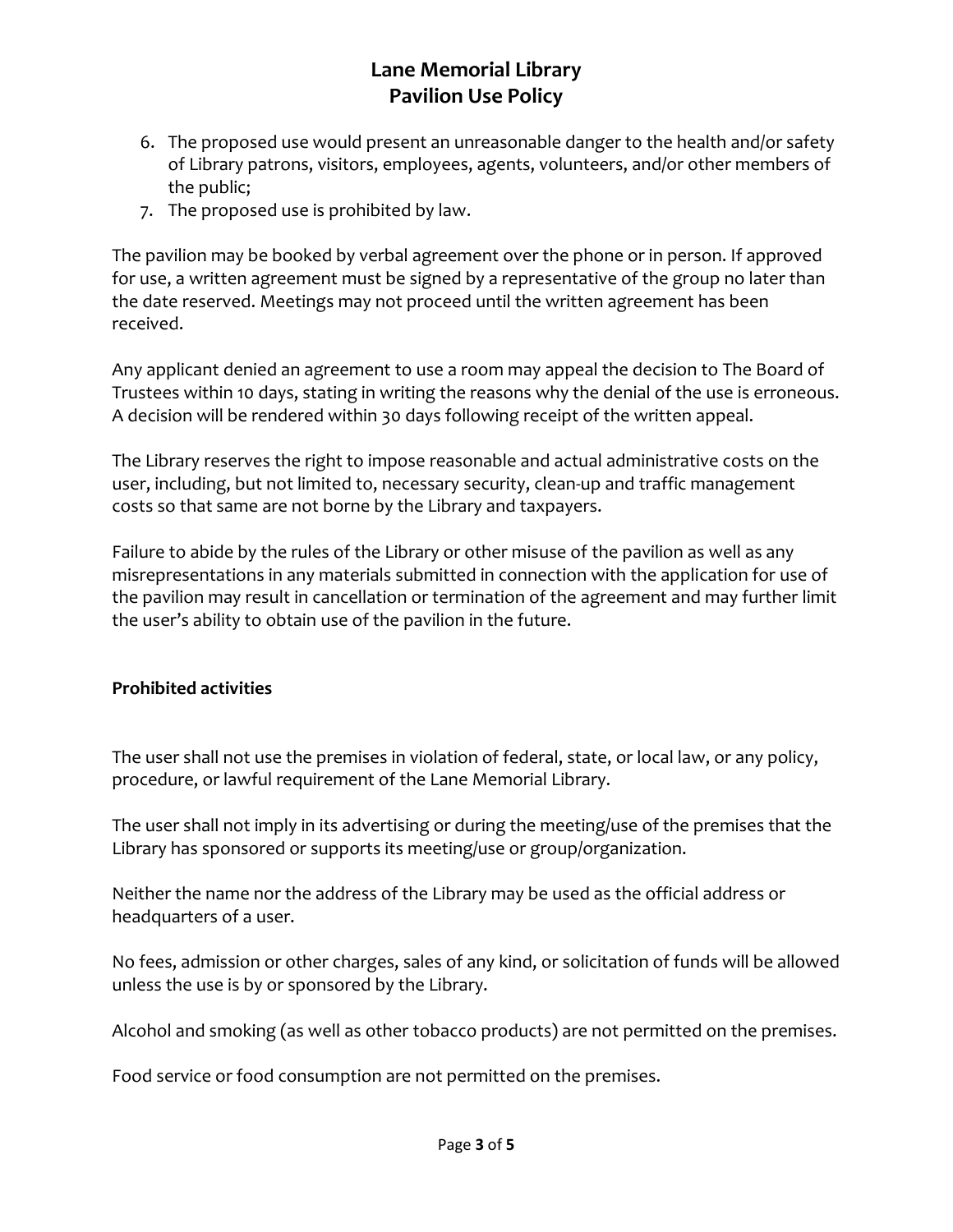No amendment, alteration or addition shall be made to the Library's system components (electrical, lighting, network wiring, heating, doors, physical structure or layout) by any user.

Fire hazardous materials such as candles, matches, or incense are not permitted on the premises.

At no time may fire lanes and emergency exits or handicapped parking spaces and entrances/ramps be blocked by vehicles or other objects. Illegal parking may result in offenders receiving warnings, tickets, or having the vehicle towed at the owner's own expense.

Parents or guardians attending an event/approved use of the premises may not leave children unattended in the library.

#### **Responsibilities**

The user is responsible at all times for the observance of fire and safety requirements including but not limited to maintaining all aisles free and clear of all obstructions to permit unimpeded emergency access. If applicable, the user must secure any required permits from local or state governing agencies/bodies.

The user is required to have an on-site supervisor who is at least 18 years of age be present at all times during the event/use of the room(s). Youth meetings require at least a 1:10 adult to child ratio.

If commercial activity (e.g. vendors/businesses selling/distributing merchandise, and/or services) will occur at/during the event, the vendor/business must be licensed (if applicable) and is required to submit proof of licensure and insurance, to include general liability, automobile liability, and/or property and workers' compensation, that names the Lane Memorial Library and the Town of Hampton as additional insureds.

Fliers, brochures or other printed information brought to an event should remain in the pavilion and be removed from the pavilion at end of event/use.

The user is responsible for the behavior of and damage caused by anyone attending the event/use of the pavilion.

The user is at all times responsible for keeping noise levels consistent with the proper atmosphere of the Library.